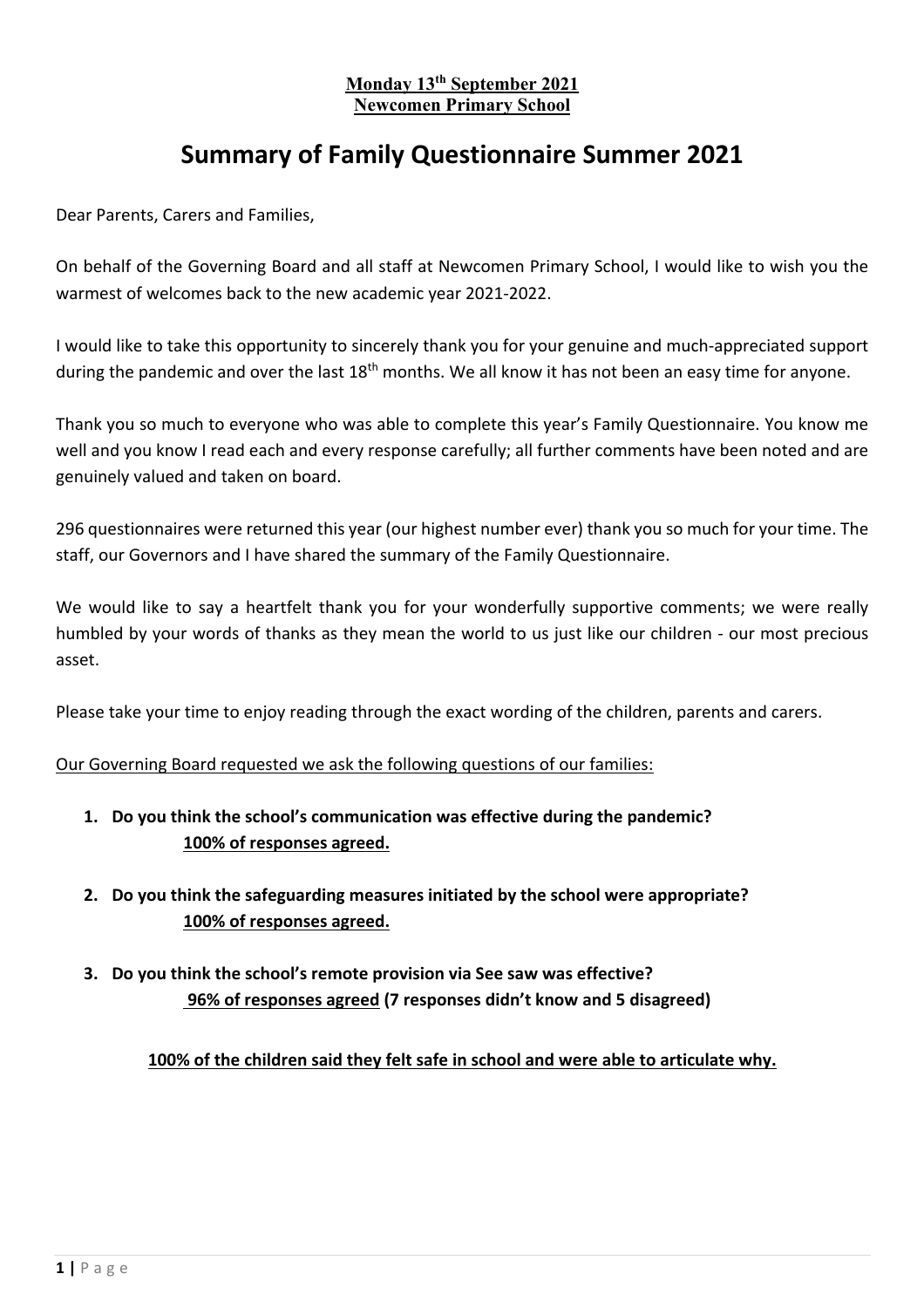### **Child's View (exact wording used)**

#### **What has been your proudest moment this year?**

### **What has been the best part of being in your class this year?**

'My proudest moment in Y6 is maintaining higher marks in all my tests because it gives me a sense of pride.

My proudest moment in Y6 is achieving 100% in spellings at different times of the year.

Having a humorous teacher who has made learning enjoyable.

Achieving Level 1 and 2 at Bike ability.

Having a supportive and reliable teacher throughout the year.

Achieving good marks on tests; I felt overwhelmed with happiness at how much progress I have made.

Achieving my goal of receiving head teacher award for PE is my proudest moment of the year.

My proudest moment this year has been achieving the Head Teacher award for kindness; this made me feel a deep sense of happiness overwhelm my entire soul.

My proudest moment is receiving Star of the Day on Seesaw.

Achieving 31 out of 31 on test base.

Learning my spellings and scoring 100% every week makes me feel really proud.

The best part of being in my class this year is being in a small group that helped me to focus and become more knowledgeable.

My proudest achievement is reading 200 times at home and expanding my vocabulary.

Having assemblies with Miss Pusztai because she goes over the Head Teacher's Awards.

Receiving a speaking park in the Y6 Leavers' Assembly. It helped to boost my confidence.

Whilst is Y6, my proudest moments are; making new friends easily when joining Newcomen and receiving phenomenal marks in tests.

The best part of being in my class is having a kind and supportive teacher who also makes learning fun.

The best part of being in my class has been making precious memories, which I will cherish forever.

My proudest moment in Y6 is when I read out my School Council application in front of our year group and the members of staff; I was selected as a worthy candidate and became an honoured member of school council.

Getting 100% almost all the time in my spelling tests.

Improving my handwriting and having all the enthusiastic and positive teachers.

My improvement in maths and spellings; I have been getting close to 100% and almost every week I get top marks.

My proudest moment this year was when I received a speaking role in our Christmas performance.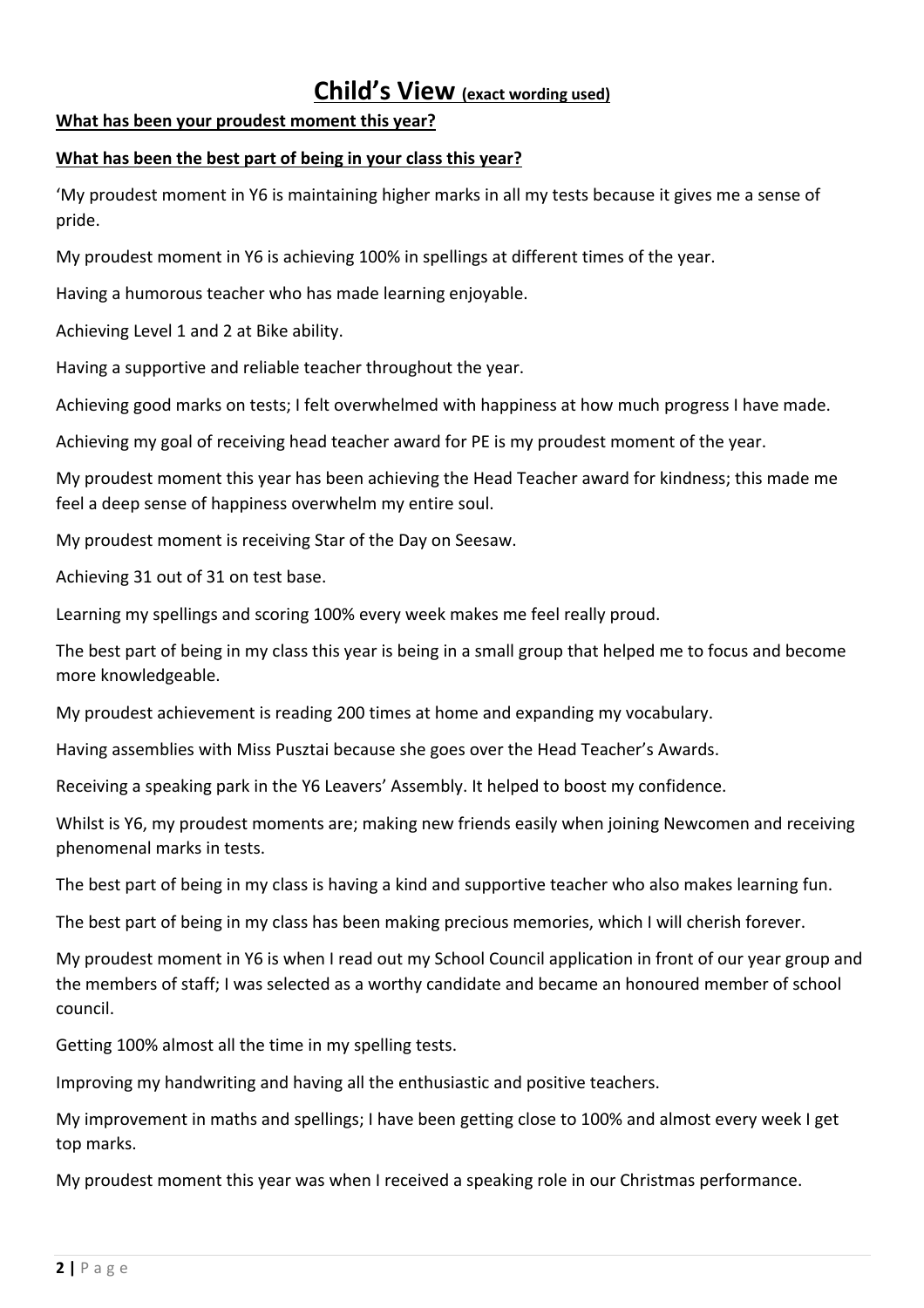Getting 100% in my spellings almost every week because I want to achieve high marks as I believe knowledge is power.

My proudest moment was getting 48/50 on a reading paper.

When I received a part on School Council because it was my first time applying for this unique service. Moreover, I was proud of myself for showing courage and conquering my fear of public speaking.

On the first day when we came back from Lockdown and everyone was reunited and found out their teachers because it was such a positive and beloved moment for all of us.

Jumping off the highest part of the scatter logs as I have a phobia of heights.

Before bike ability I was very wary whilst riding on the road; I am proud of achieving Level 1 and 2.

My viewpoint on the best part of Class 14 is being taught by an incredible teacher.

Although we were not able to do the SATs test this year, we still completed other tests and I am extremely proud of what I have achieved.

Having fun whilst learning.

Whilst spending several unforgettable years in Newcomen Primary School, this year was my last to try out for School Council and I am so proud I got in!

Probably the art due to my burning passion towards this particular subject.

I like how we revise learning frequently so it goes into your long-term memory.

My proudest moment was being able to understand algebra.

In our Leavers' Assembly, I received a poem to learn by heart and I felt proud that my teachers thought I was capable of learning it.

Succeeding at achieving the vital role of Secretary on School Council, I have made my voice heard.

The best part was doing spellings.

The best was getting 100% in our spellings and our visit from Leonardo.

Reading 50 times at home and getting my certificate.

The best part was learning about Robinson Crusoe.

My proudest moment was getting my Head teacher's Award.

The best part was having a French teacher.

Getting my 250 certificate. I love reading at home and I am proud of myself.

I am proud of my lovely handwriting.

My proudest achievement this year has been my confidence because at the beginning of Y5 I was not as confident as I am now.

During this spectacular academic year, I have given my absolute maximum. At Newcomen, my proudest achievement is my advancement in art and shading

During this academic odyssey of a year, I feel my proudest achievement has been my spelling because I am really good now.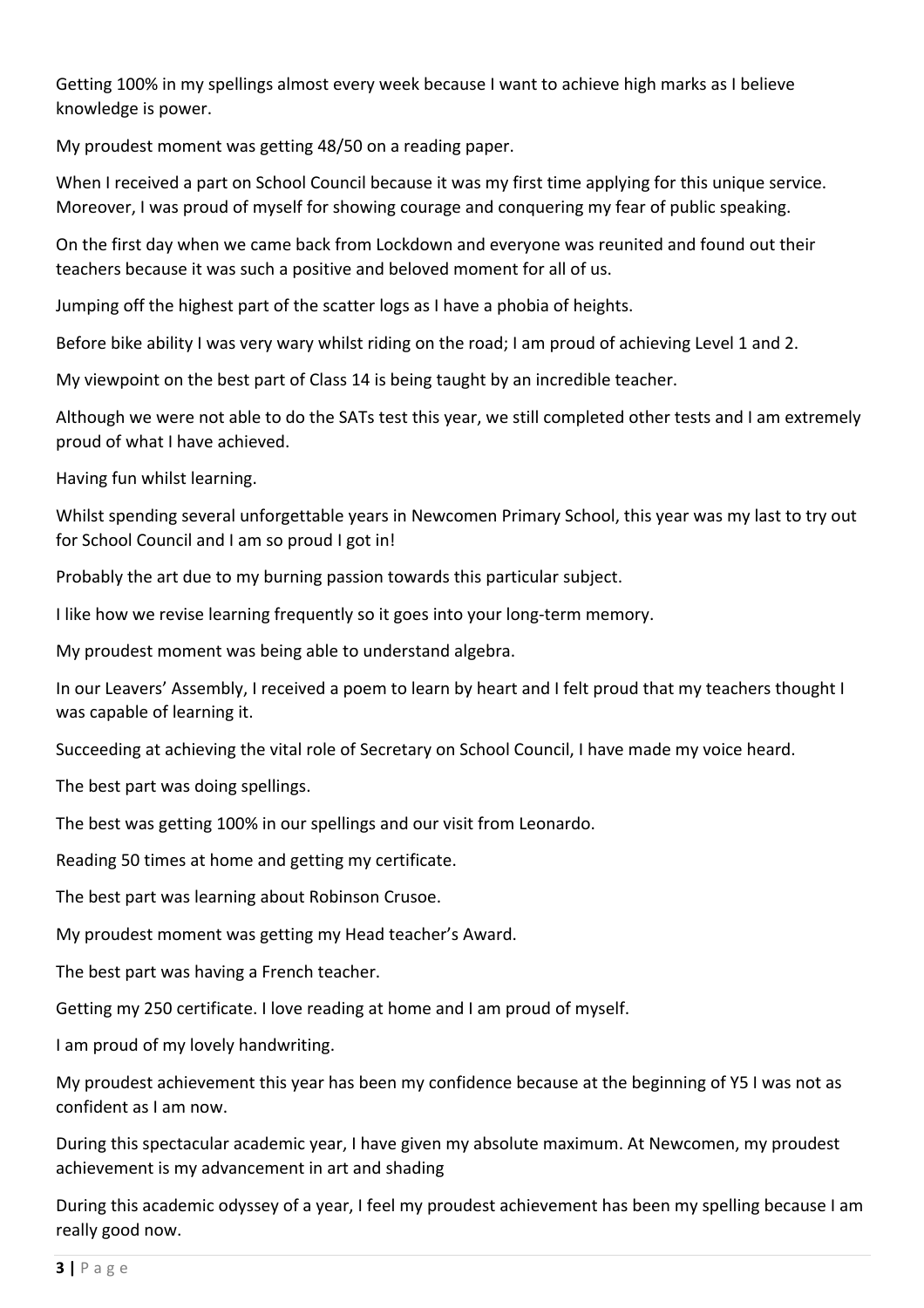Having practically made it to the climax of my penultimate primary school year, I have deduced my achievement of most pride is how I have blossomed in every subject.

My proudest moment has been getting my pen licence.

Getting my pen because it was a goal I wanted to achieve before Y6.

When the teachers have tried to make the classroom like home because they have made it calm and treat you like mature adults.

Our dedicated teachers never sit down and they always have energy for us.

Although there were many wonderful qualities that were present in this academic adventure, my favourite part is how we are granted intellectual freedom and are treated maturely. I relish this since it allows me to feel more liberated and like I need to attempt everything with a plan to show gratitude.

All classmates are always by my side making me smile.

Achieving my 200 reading certificate. I have shown dedication this year by reading twice a day.

My dedicated teachers – who have helped me achieve my full potential in a benevolent fashion – have taught me to never give up and keep going in hard times.

My proudest moments this year are achieving good spelling results and doing well in maths and learning my times tables.

Getting Star of the Day on Seesaw and learning my maths knowledge so I know it.

My Head teacher awards for writing and individuality.

The best part this year has been the science investigations and maths.

Having two of the best teachers in the world.

My proudest moment was getting Remote Star of the Day for raising £215 for the RSPCA

Having the nicest, kindest teachers and classmates.

My Head teacher award for empathy.

My greatest achievement is consistently getting 100% in spelling tests.

Getting 12/12 on my spellings.

The best thing about our class is we all want to learn.

We have a laugh but learn a lot. We are a team!

Finally achieving 100%.

Our teachers think of us before themselves.

I felt proud when I drew my eye and it turned out to be great.

Everyone is very kind.

#### **What helps you to learn?**

I find being in a quiet environment helps me focus so I can move my knowledge from my short-term memory to my long-term memory.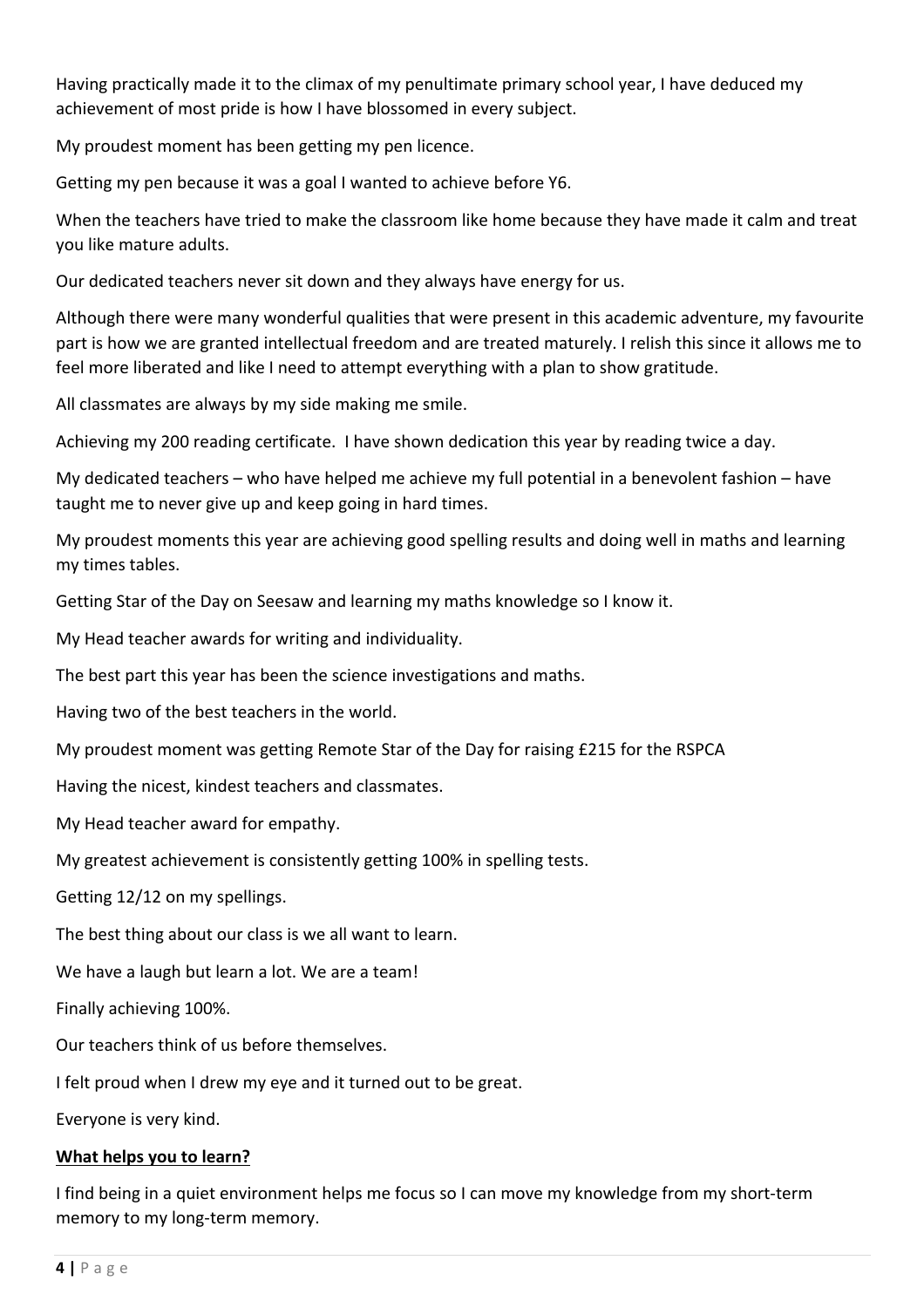Having one to one with an adult and repeating the work again and again.

A calm and peaceful environment.

Music and meditation.

Repetition helps me to learn.

Repeating things over and over again.

I find it extremely helpful when Miss/Mr Pajak repeat the same method over again; this helps me to understand.

To go over the work as many times as I need until it is in my brain and I won't forget it.

I believe a quiet environment is required to learn well. Furthermore, I think repetition is key when learning as hearing and seeing things again and again forces it into your semantic memory.

I find it easier to see words written down to help me visualise the spellings or information.

A silent classroom and no talking/whispering.

Learning things repeatedly and visual learning with the words written on the board.

By having my own space on a desk with no distractions.

Silence helps me learn because if someone is talking, I can't concentrate.

Personally, I find it easier to learn when there is a background noise; an example of this is calming music.

With an enthusiastic teacher, I engage into the lesson more.

Going over a question after doing it helps me a lot; it would make me comfortable doing it again and again to understand fully.

When we do spellings, writing the word down on paper helps me to see it more clearly. If I am writing a word in my head, I struggle to see it. Furthermore, I believe that working in a silent environment is crucial and helps me concentrate.

As an individual, I believe that revision, verbal learning and reading (which widens your general knowledge) can help to commit knowledge in your long-term memory.

Counting on our number lines.

A calm environment and compassionate teachers.

Silence and doing things step by step. Knowing that I am in a safe environment also helps me to learn as it makes me forget any worries and stay calm.

A serene quiet environment without notably unpleasant behaviour creates a tranquil paradise, – which to a great and wondrous extent we all strive for – allows me to give my most spectacular dedication.

The Magic 20 and homework. I also like a tranquil classroom that has no disruptions.

My teacher includes everyone and has the same expectations for all so no one can opt out.

Having the teacher put examples on the board and having spelling corrections on the board.

Teachers making jokes keeps me happy.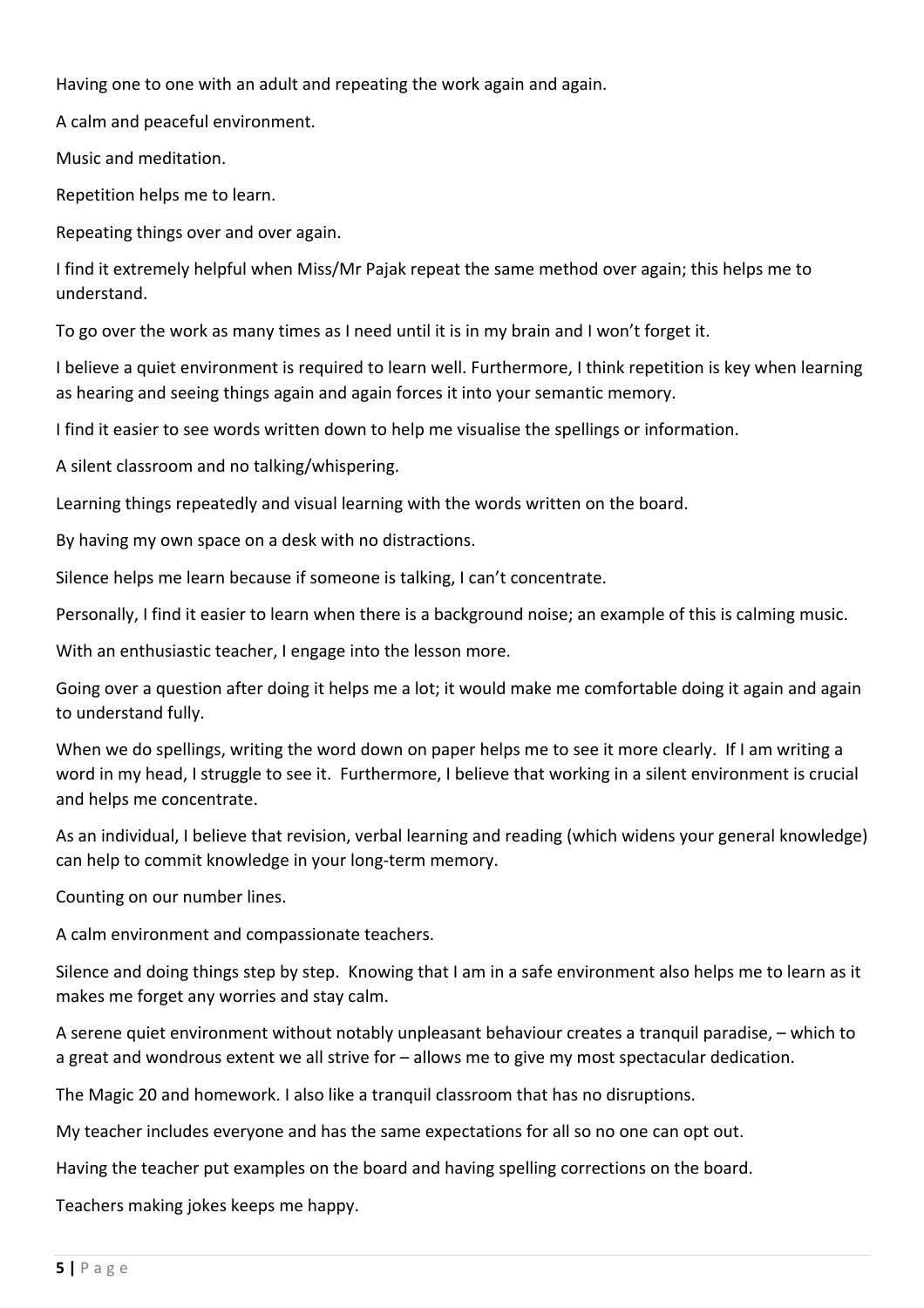The class being tidy.

Sharing ideas on the board and AfL time.

Total silence and space and a nice temperature.

Things that help me to learn are a thorough explanation, my spelling book and also repetition.

### **What did you enjoy most when working on Seesaw during remote learning?**

Listening to voice messages from the teachers.

The flexible timetable and being able to have breaks.

I thought remote learning was good because if you were unsure of something, the staff would be there to support you.

The ability to ask for support on a question when required like regular learning in school.

I enjoyed the chance to win Star of the Day on Seesaw.

The cooking activities because I found them quite challenging and enjoyable.

I enjoyed getting comments from my teachers and the tasks were enjoyable.

I liked that we could personalise our lessons.

If you needed more time to finish your work, you wouldn't have to rush.

I have enjoyed Seesaw thoroughly as I have extensive one to one interaction with my teachers.

I enjoyed doing the Zoom meetings with Miss Pusztai and the other pupils.

The variety of the lessons; the art and cookery were my favourites.

I was really proud I got Star of the Day twice and talking to my teacher online.

Being able to reply to my teacher and you only had to take a picture and send it so it wasn't a fuss.

Having been in school during the majority of Lockdown because my mum is a key worker, I had help from the teachers in school. I also enjoyed the weekly Zoom meetings with everyone.

I enjoyed it when you send something in, within minutes you would receive a reply and get help when needed.

That everyone who worked with the children, made a vast effort to make the remote learning enjoyable.

My favourite was the art – whether it be the 3D models or drawings.

The standard of work was the same as being in school; how enthusiastic the teachers were using the app.

I enjoyed how there were daily updates about the work and if you ever needed help, the teachers would send a video or message explaining where you went wrong and how you can fix it.

I enjoyed that whilst also being able to continue my education, I could spend more time with my family.

How the teachers were always available to help. In addition, my favourite project was the Hokusai because I could be creative and unique.

The art challenges we were assigned. My artistic abilities aren't the best so whenever I completed a piece, I felt proud of myself.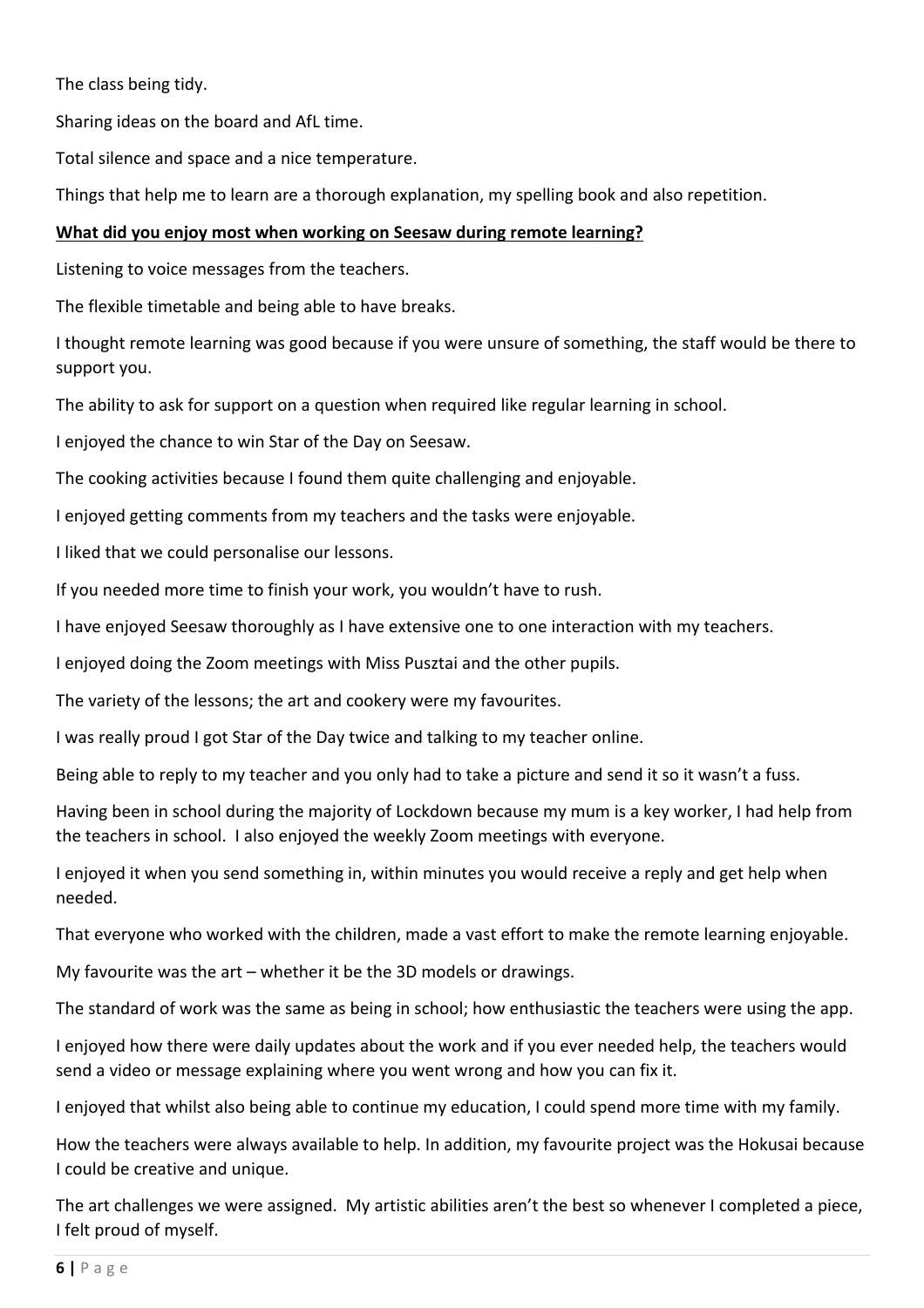The amount of effort put in by the teachers to make remote learning happen.

How we could do different pieces of work at different times so we could get organised.

The fact that I could do different assignments at any time throughout the day.

That the adults were so supportive and were helping where possible and would explain things more than once if you didn't understand the first time.

The fact that the feedback from the teacher made it feel as if we were at school.

The feedback from the teachers was amazing and the daily morning letters were really good.

Our teachers would respond to our work within a short amount of time and would give 1 to 1 feedback. I also liked the Star of the Week because it encouraged us to work at our highest standards (as we do all of the time.)

That every day our teachers would post (without fail) to ensure we were not lagging behind when we move up to secondary school.

Star of the Day, two-way communication and it felt like we have never been away.

Feel Good Friday was like a reassurance.

I felt like I was still at school.

During the remote learning, there were a lot of fun activities. Feel Good Friday put a smile on my face and Star of the Day leaves you with a deep sense of satisfaction after achieving it.

I enjoyed making smoothies and the DT challenges the most.

The best thing was reading Jane Eyre and answering the reading comprehension questions.

I enjoyed doing all of my work and then playing and having free time.

Sending PE videos to the teachers and taking pictures of my work.

Being able to message teachers because I find it easier than having to speak out loud.

Riddles and story time.

The videos that the teachers made.

We could talk to our teachers.

Still doing spelling tests.

It was the same but different.

#### **What is the best thing about our school?**

The hero wall because it inspires people to be better and as the years pass, other students will look up and be inspired.

The best thing about our school is that the staff are caring and able to enjoy school life.

We have heroes from past and present in Learning Area 4 such as Sir Tom Moore and Sir David Attenborough. They teach people to care about each other.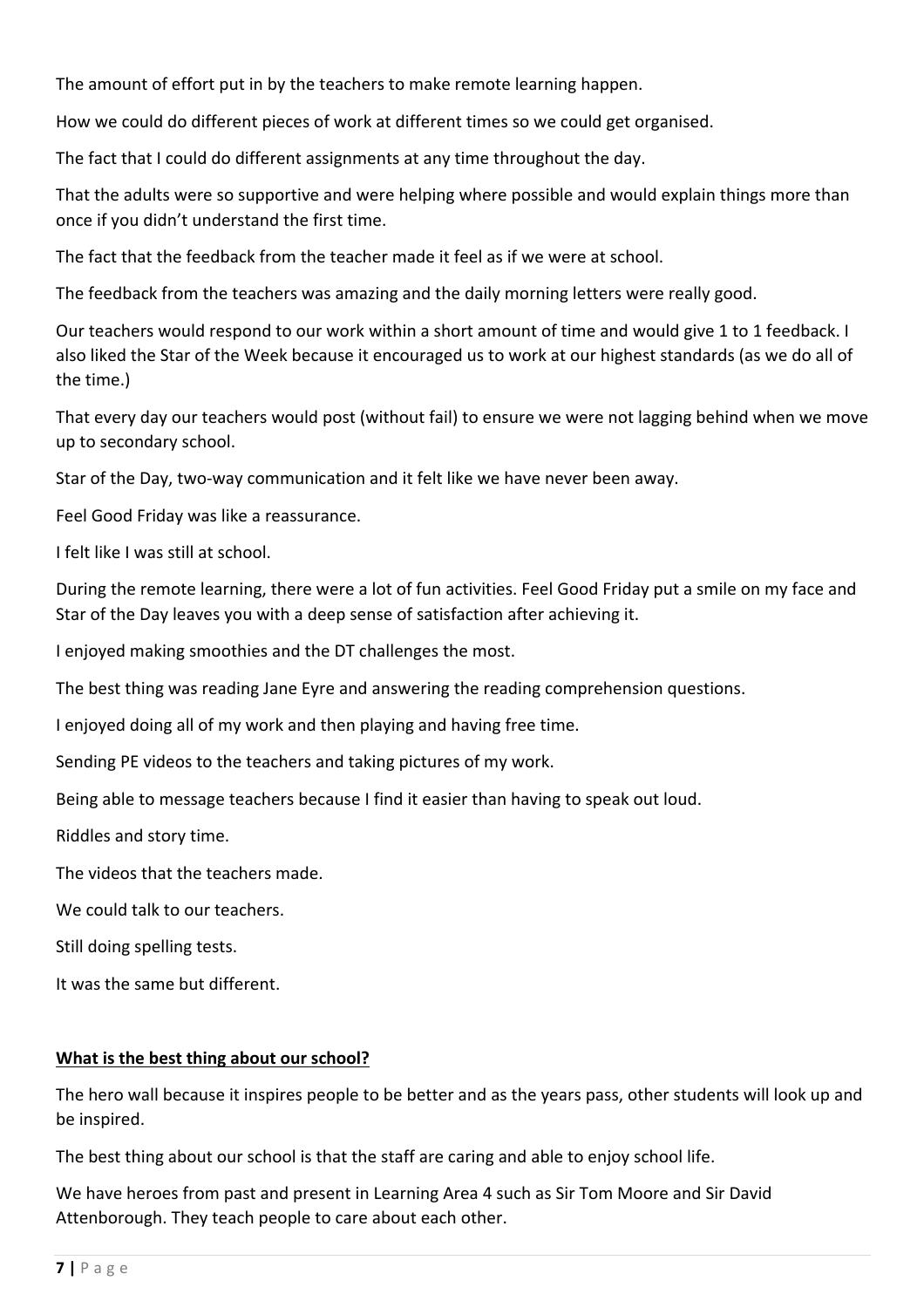The education that every child receives.

The education and advice we receive from our fantastic teachers.

The best thing about our school is our Family Day because it is a celebration where we spend time with family members and friends and singing harmoniously; it is the pinnacle of the year.

Our heroes' wall, which represents amazing people who inspire us to follow their examples.

Our school has inspirational quotes and displays right across the whole building. Adults encourage and support me and my peers to do the best we can.

The best thing in Newcomen is being part of a family and staying together and feeling a sense of belonging (simul ut unum).

All the teachers are expert at their job and passionate about our knowledge. Moreover, every teacher dedicates all their time to their pupils and to all things to benefit our learning.

The outstanding teachers make sure you have a phenomenal education and ensure that you are safe.

I believe the best thing about our school is the fact that all decisions around school are made from votes taken throughout school.

The staff! The benevolent staff, who make sure our work is at the highest standard possible.

The best thing about our school is all of the staff work unbelievably hard and are always dedicated to teach. As well as our learning, the teachers care about our safety and our well-being at this school.

The caring and polite staff that you are surrounded by who can feel your emotions and help fix your situation.

Naming the best thing about Newcomen Primary School is a difficult decision; there are so many great things about our school. If I had to choose, it would be the amount of effort that the staff put in to make sure we are all well-educated.

How the teachers care about us.

I believe that the school's properties are all equally phenomenal. However, to only pick one, the best part of school is the outstanding staff.

The dedication and determination from everyone in my community is amazing. Moreover, our school are also a family and we are really close.

The education is definitely the thing that makes the school shine as brightly as it does and always will.

I really like the staff; our health and safety is their key priority.

We are all one big family in our school – unlike any other school in the country.

The amazing opportunities we have and devoted teachers who show up every day to teach fascinating subjects that are a joy to learn about.

The best thing is our huge playing field.

The best thing about our school is listening to Miss Pusztai.

The Leonardo statue is awesome

Everything.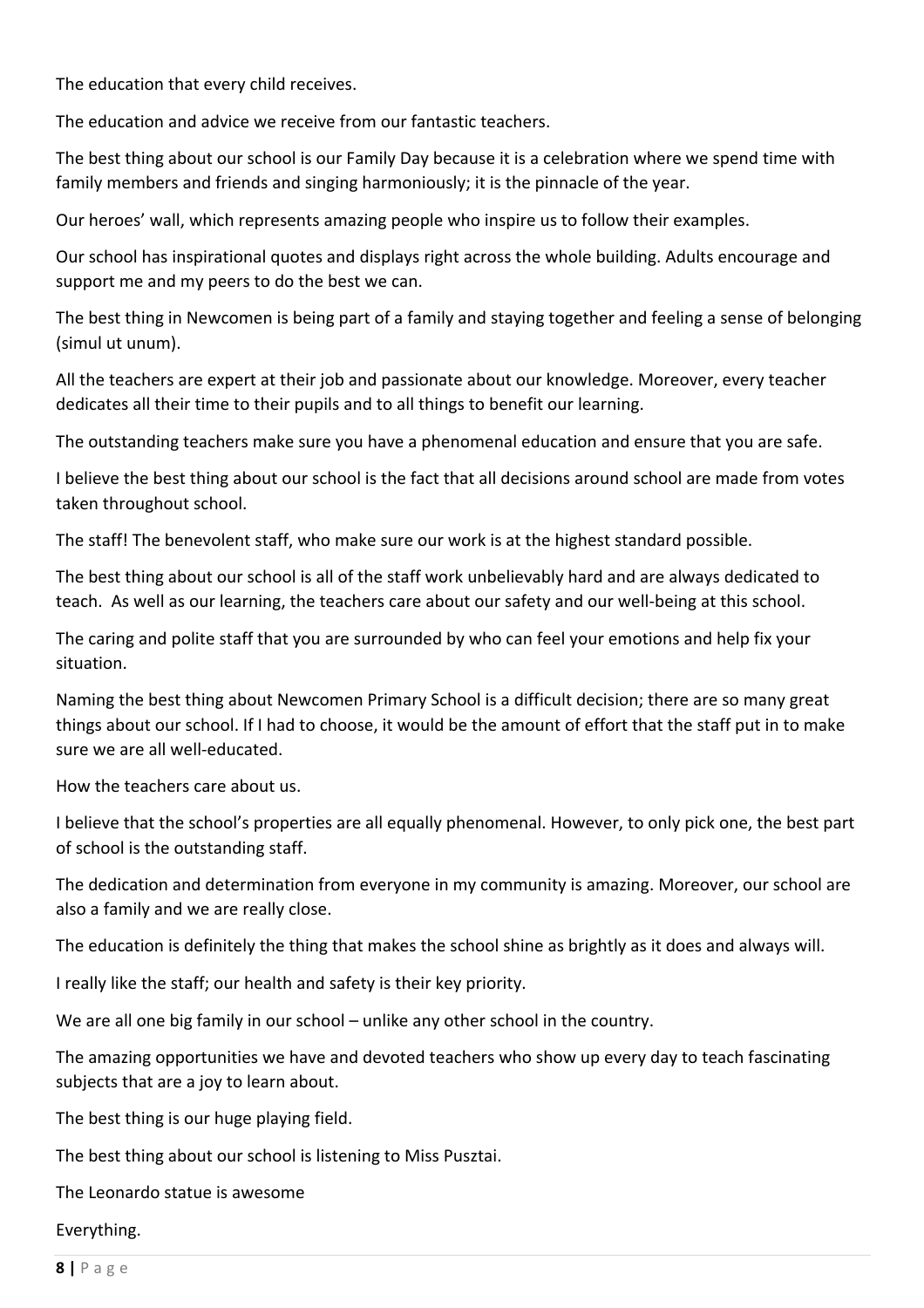Today is the best because it is roast dinner. I love Miss Pusztai.

I am proud that I got my head teacher award for empathy.

I am proud of how proud my mum and dad are of me for doing my work on Seesaw.

The food is great.

We have the best head teacher and unique staff.

After contemplating the many reasons that make this school phenomenal, the most notable aspect is the head teacher who wants the best for the students.

Our spacious learning environment and our high standards.

Its spacious and positively unique nature.

We have the all mighty Leonardo, who is our cherished mascot.

Our head teacher is not stuck in her office.

Although there are many decent schools in this country, this school (in my opinion) is the best because of our behaviour, our phenomenal library and our humorous staff.

I believe the best thing about our school is the staff and our mascot Leonardo.

Our outdoor environment such as the MUGA and the scatter logs.

In my opinion, the best thing about our school is how we all get on really well.

Our safety and Family Day.

The school disco.

We have the best teachers.

Everything.

We have an amazing field.

I have loving staff and they always make me feel safe.

The best thing about our school is everything.

The best thing about our school is never giving up.

Lunchtime.

The best thing about school is that it feels like home.

We are a family.

The best thing about our school is art lessons and outstanding dinners.

The best things about our school is having kind and loving staff and strict but kind Miss Pusztai and a wellstocked library.

Leonardo.

#### **How could we make our school even better?**

Add a famous quote that each hero has said to Learning AREA 4.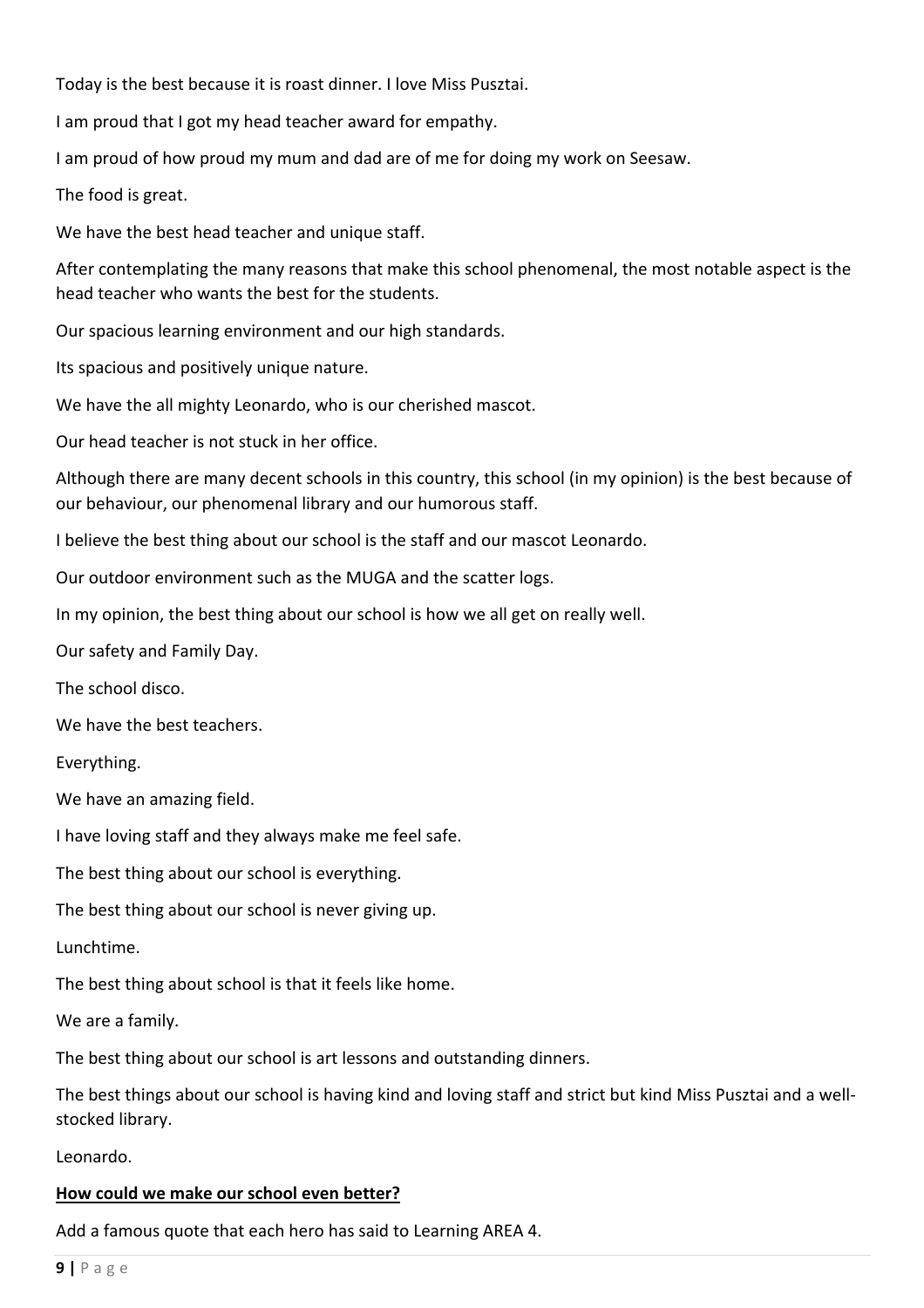More equipment to play with on the playground.

Pondering on how to make this learning hotel better, I would like to add a Y7 to be able to stay with my friends.

I think we can make this school even better, only if we add more classes so that there are more pupils at Newcomen Primary School.

As this is an outstanding school and I have gained exceptional knowledge, I would like this school to extend with another class.

This school is perfect.

I believe we can't make Newcomen any better; we have all we need.

Although the school is amazing the way it is, I think the bug hotel could be expanded.

I honestly believe this school is at the best it can be. I cannot think of anything to improve it.

In my opinion, I believe we could grow our own vegetables (like the apple trees.) However, I would not change a single other thing as Newcomen is phenomenal how it is.

Learning more about another country's language and history.

Add extra bins outside. Whilst there are many bins, some year groups don't have external ones for lunchtimes.

Nothing really…our school is already outstanding as it is. One thing could be an obstacle course with monkey bars.

You cannot make this school any better because it is perfect the way it is.

More classrooms should be added to make it so that more children can come to this brilliant school.

Fun exercise equipment at break and lunchtime.

By adding more reading 'dens' to after break – maybe one in each year group.

Having after school language clubs like German and French. However, our school is perfect as it is.

In my view, I believe this school has reached the pinnacle in every aspect so I believe it is perfect and it can't be made better.

This school is already incredible; it is a very hard choice. However, I believe we could promote recycling more with posters.

More play equipment for inside break.

Football club after school.

I cannot possibly think of anything to make this amazing school better.

Adding more paintings to our Heroes wall. I know that is being put in place and is a really good idea.

Teaching us languages like German or Spanish for secondary school.

I don't think we could improve our school in any way because it is already perfect, if I had to pick one thing, I'd say that we could maybe extend our bug hotel to make a bigger home for insects and wildlife.

In every classroom, place a paper bin to sure we are doing our bit to save the environment.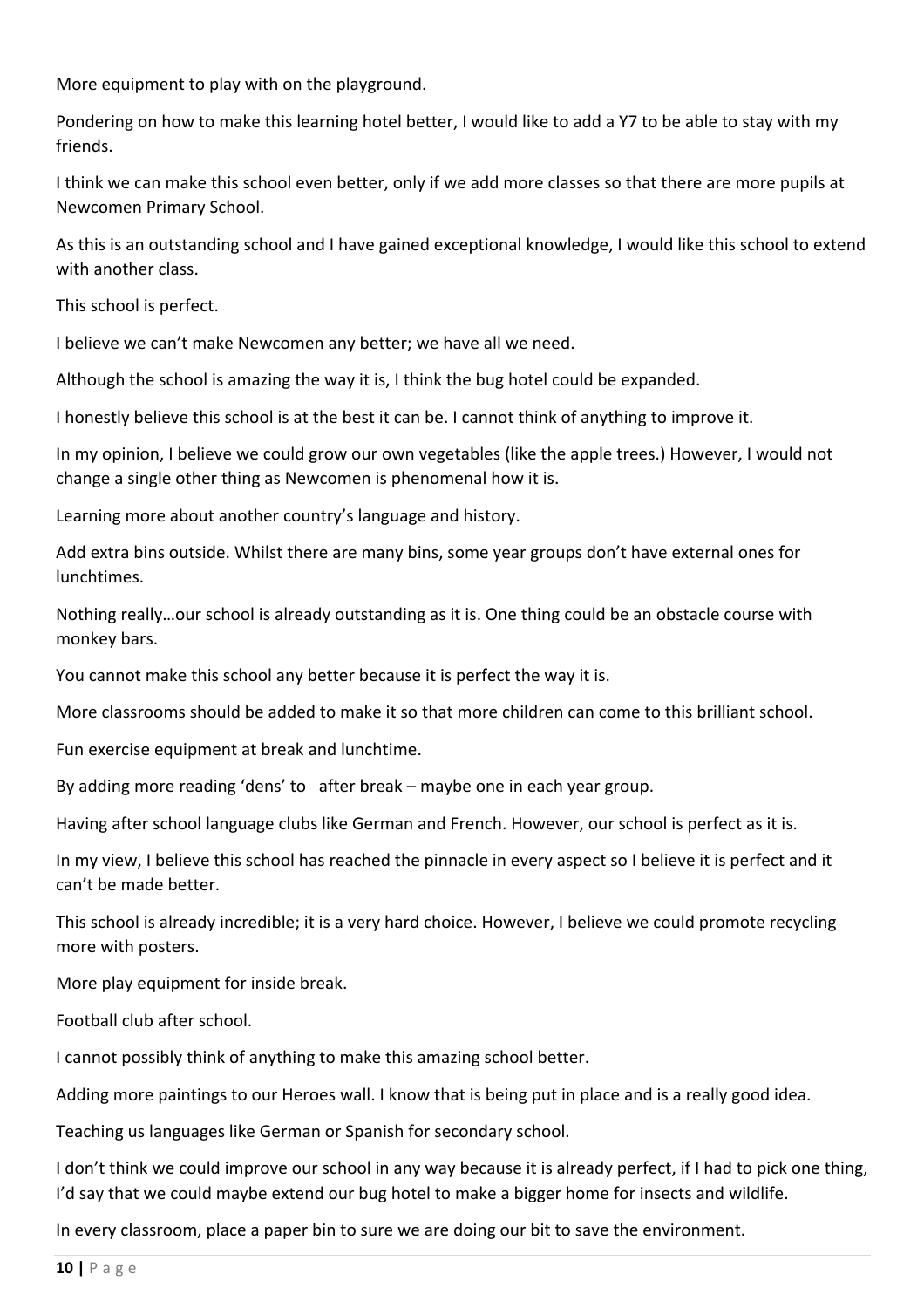After school cookery and computing clubs.

A gardening club after school to produce more food for us.

I would choose to play basketball not just football.

To give money to charity for rocks to make the NHS symbol.

A reading area outside with peace and quiet.

More opportunities to cook in school and an after school art club.

A trip to the theatre.

A rope with chains and the stationery shop again.

Self-defence classes like karate and ju jitsu.

School trips seeing animals.

A basketball court and hoop for younger children.

I would like nothing because it is already a lovely place to learn and play together.

Nothing, it is just perfect.

Football club.

More wildflowers.

Nothing because we have the best staff, everything we need and we have the best school ever.

If Miss Pusztai gives people, who want to work at Newcomen, more spelling tests to test how much knowledge they have to give us.

A support dog.'

# **Parent/Carer View**

#### **Any further comments: (exact wording used)**

'School have been supportive during the pandemic. Families and children have all been safe.

We would just like to thank ALL the staff for their continued help and support. It has been a very difficult two years but the boys' schooling has continued as best as possible. The results of continued hard work are plain to see. So THANK YOU ALL AGAIN.

The seesaw programme was brilliant. My daughter got all the help and support she needed and she never missed anything.

I would like to say that Newcomen has never failed to surprise me; the dedication of all staff and carers is phenomenal. My daughter has had the best start in her education by attending this school as I did many years ago. Sadly, her Newcomen time is coming to an end soon and although emotions are running high, I know as she continues her education, she will blossom and succeed into whatever path she chooses and I really believe this is down to the amazing education provided by Newcomen.

I feel the See Saw application was a huge success to assist the children not falling behind with their work. The new one-way system works better than ever, along with staggered start and finish times. It eases a lot of congestion at the school.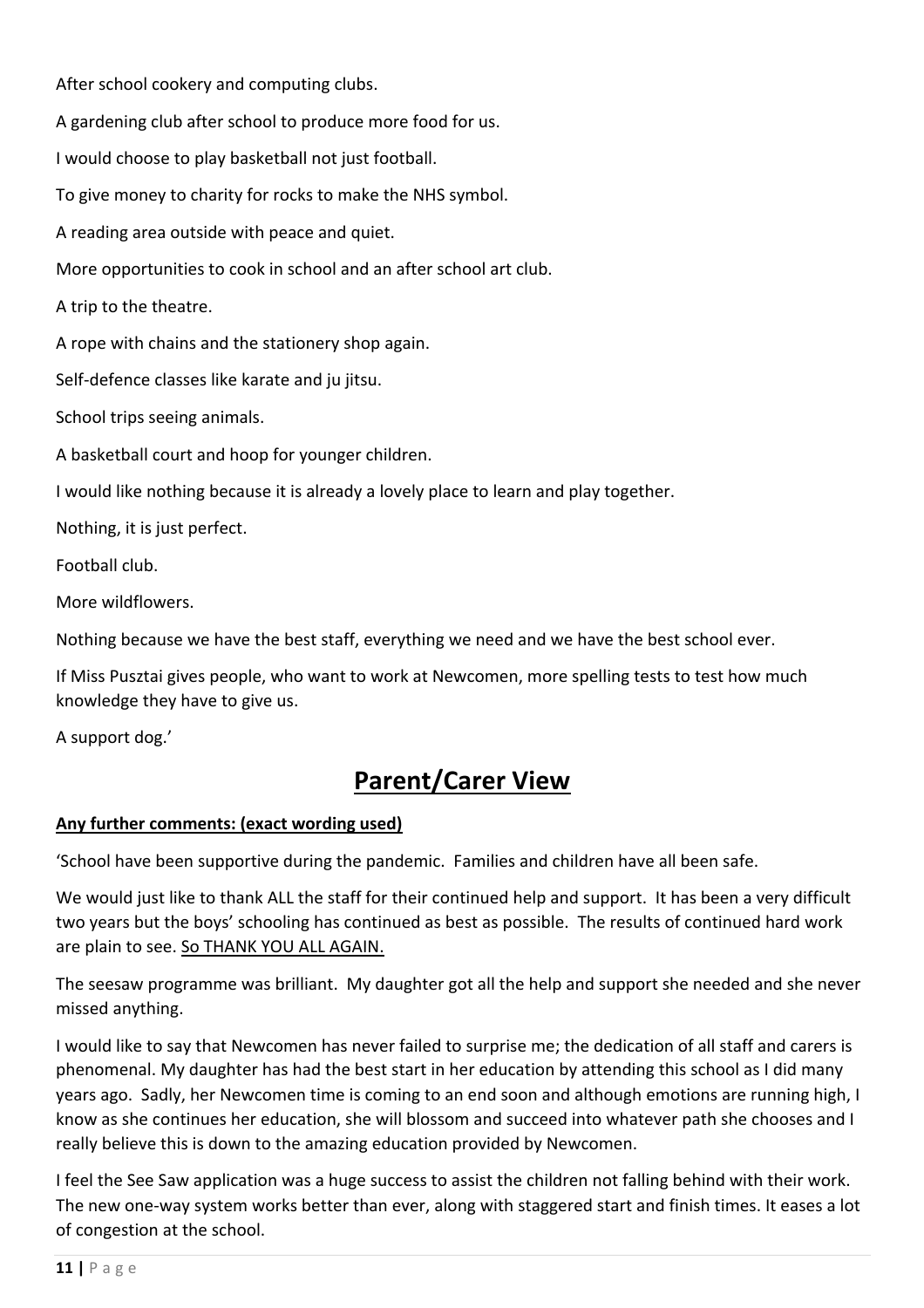I felt fully supported by the school during, lockdown and can see how it has helped my children's development. Thank you.

The one-way system should be kept going.

I was thankful that the children were with their 'old teacher' at the return to school to transition to their 'new' teacher. The support was brilliant through remote learning, completed all given tasks, and enjoyed receiving feedback. There was a lot of encouragement and praise.

The one way system introduced quickly was great and definitely reduced social contact. This was regularly monitored by staff too.

Newcomen is an exceptional school and deserves all the outstanding awards it receives. It is an honour for my children to go here and receive an excellent education. My child has had an amazing journey and leaves with so many happy memories. Thank you to all the staff for shaping her into the enthusiastic student she is – she is ready for secondary school!

My child has had an amazing eight years being part of the Newcomen family and we cannot thank the teachers for all they have done.

During lockdown, the staff went above and beyond being there for the children and making sure to make feedback personal to each individual while keeping spirits high.

Have a sponsored event for and from Y6 to raise money for the leavers' tops.

The consistent, whole school approach has given my child an amazing start in life. His knowledge and application of learning is truly phenomenal – thank you to everyone at Newcomen.

It is clear that the pandemic has not impacted on the quality of the children's education. I am sure that the compassionate and empathetic responses that my child has observed from staff at Newcomen has gone a long way to building my child's personal resilience and emotional intelligence.

I would like to take this opportunity to express my feelings about this amazing primary school. Despite the challenges over the last two academic years, the support given from the school and its staff has ensure my child has continued to embrace the 'outstanding' learning. We will miss Newcomen immensely and have many happy memories of our time with you.

I am so sad my child is leaving this fantastic school. He has enjoyed every minute in the Newcomen Family and is excited about his new chapter at secondary school.

I would like to say the school has been absolutely fantastic during the period of the pandemic with amazing care and continuous support throughout. The support received through Seesaw and the feedback and contact with the children was amazing for which I would like to say a big THANK YOU!

Measures were fab, remote learning was great. School itself has been excellent during this difficult time.

Huge thank you to Newcomen Primary with special thanks to the amazing Nursery team! The work packs were brilliant learning tools which we enjoyed completing. As a nurse working through the pandemic, I can truly appreciate the hard work the school has put in. Thank you for putting the welfare and safety of the children in everything you do, it really shows.

My child's first experience of school has been so positive despite a global pandemic.

I would just like to take the time to say a big thank you to all the nursery staff who have been amazing. My child tells me every day that the staff are all lovely and as her mam that makes my day so a big thank you to all again.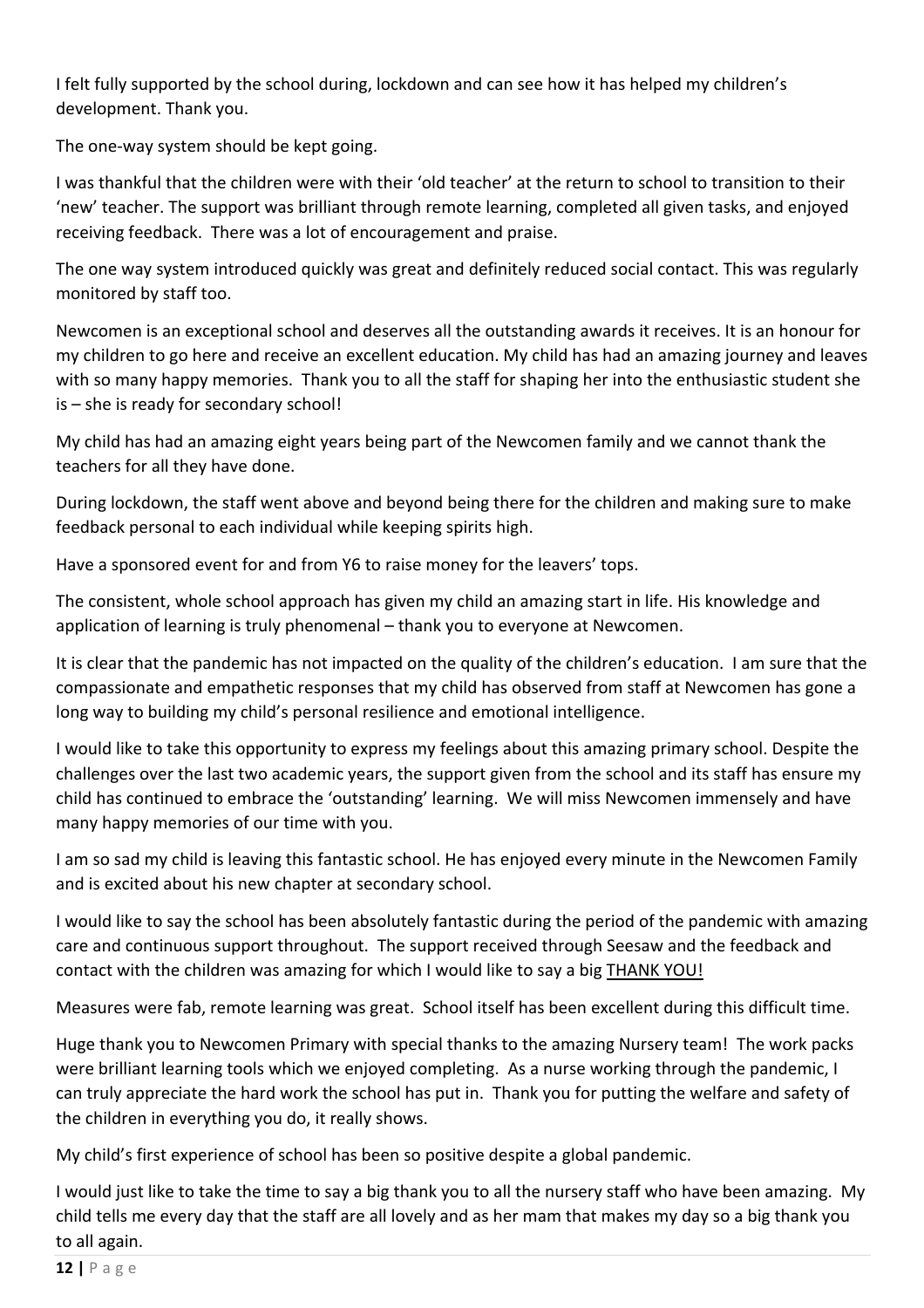My child has had a lovely start to school life and I feel like the Nursery staff are responsible for that. She feels safe and happy to start Reception. I can honestly say that I felt privileged being so involved in the home learning during Lockdown. Even working full-time, I looked forward to getting home and catching up on Mrs Rhodes' videos. The comments she would leave my child were amazing.

We would like to see the one way system stay in place as there seems to be much less congestion at the entrance. Both our boys love coming to school each day and I would like to thank the staff for making that happen.

I would love all the children to learn more about the causes and implications around climate change. Knowledge regarding this phenomenon helps people to understand and take the consequences of global warming and to change their behaviour. I would like to thank Newcomen for welcoming our family back again. Myself and my brother attended this school around 25 years ago. The grounds are now so beautiful and the nursery staff have been wonderful. THANK YOU Miss Pusztai for successfully running this amazing school!

We would just like to take this opportunity to say a HUGE thank you to all the amazing team at Newcomen. The communication between the school and the families throughout all this uncertainty has been fantastic and we have definitely felt supported and cared for and have known that our child is in safe hands at Newcomen. He is so happy and settled and enjoying his learning and we couldn't ask for more. Thank you.

During home learning the support we received from the school and individual teachers was amazing. There was no pressure to complete work on time but the children really enjoyed all aspects of Seesaw. Due to the efforts from Newcomen during the pandemic, our children will not suffer from this.

I think you all do a marvellous job and deserve a lot more credit. Thank you so much for the past year.

As we learn to live with Covid, it would be nice to see after school clubs resume.

The obvious care to our children was clearly evident in the staff's approach to Seesaw. The level of detail, the personal responses and the ease of use allowed for quality communication and the connection to be maintained with both his teacher and friends.

Thank you for providing support and reassurance to us and our children throughout this past year. It was good to know that school was there even when we were home learning, the steps taken to keep our children safe have all been implemented and communicated effectively. Our children are genuinely loved and cared for by all the staff and you have been a great help in getting our children through all this, remaining a constant in their lives whether in school or from home. The help given to key workers was amazing and proved how fantastic our school really is. Thank you for everything. Newcomen staff are truly amazing.

We respect you all for working tirelessly throughout the pandemic, especially when the children returned and you made the school a happy but safe environment.

I cannot thank you enough for the support and guidance you gave to my daughter and I. The safety measures are exemplary. I hope this remains in place post restrictions. Thank you for being the best school!

We only recently joined Newcomen but it more than lives up to its reputation of being an outstanding school. We hope that Newcomen continues as it is, in its approach to the pandemic, putting the safety of students first while still maintaining a solid standard of education. Our children love Newcomen! We are looking forward to seeing which extra-curricular/after school activities become available to see what we can have our children involved in.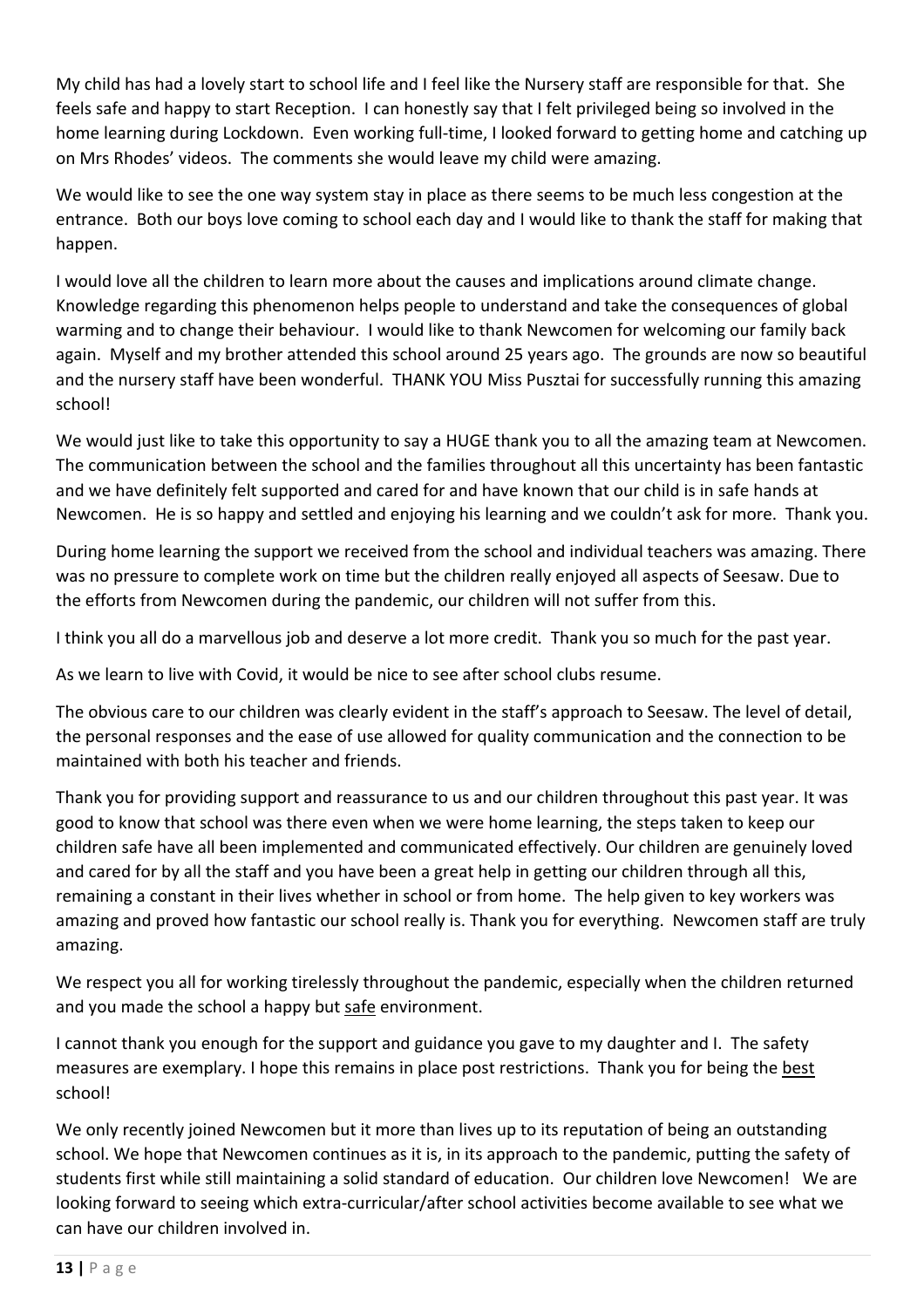There was no learning loss at this school. My two children have continued to achieve in a very nurturing and supportive environment. Two very happy children.

We have always felt that any actions taken by NewcomenPS have been proportionate to the situation and with the children at the centre of any decision making. Thank you to all of the Newcomen team for working so hard to ensure all children were given the chance to thrive in spite of the circumstances. Keep on doing what you do!

Seesaw worked great but glad for them to be back in the classroom with friends.

Fantastic school that has put the children's best interests at heart. So proud of the progress my son has made. A huge thank you to his amazing teachers.

We have nothing but confidence in Newcomen. The pandemic has been handled with grace and that has given us confidence.

I would just like to take the time to say a big well done to the school and the staff for the way they have handled the pandemic. The communication provided a source of focus and comfort in particularly stressful times. I have missed all the opportunities to come into school.

We think the one-way system is brilliant and would love for it to continue. The support families have had from the school during such hard times has been amazing. We love being a part of our Newcomen family.

Remote learning was great full of content and projects including fun activities.

My husband and I are key workers and without the school (teachers/staff being away from their families at a scary and critical time) we couldn't have managed. Thank you all.

Could we have additional seating outdoors at the other side of the school? I am looking forward to doing things as a community for example Family Day.

Thank you for implementing Seesaw for home school. The feedback from the teachers after each piece of work was so positive and helpful and the daily interaction really did make a difference to what was a difficult situation.

I really can't fault the school. Your priorities are spot on. I love every teacher oozes with passion for teaching. You all make me very proud to say that my child goes to Newcomen. You have a wonderful team at Newcomen, you do an amazing job! Thank you very much for everything you do.

I would just like to thank all the teachers, teaching assistants and all other staff in the school for keeping my children safe and happy at school through this difficult year. My children loved to attend school as children of a keyworker during the pandemic and school was a really enjoyable experience for them. Thank you very much.

During the pandemic, teachers were brilliant – if we needed anything, they would always get back to us.

Having to support my child in her remote learning was made seamless and effortless due to the effort and support provided by her teachers. Their nurture and kindness really helped. Thank you Miss Pusztai for your wonderful leadership and commitment to our children ensuring the school remains a safe place.

Although it has been a difficult year for everyone, the staff have gone above and beyond to provide support for families and children.

I have struggled without Breakfast Club.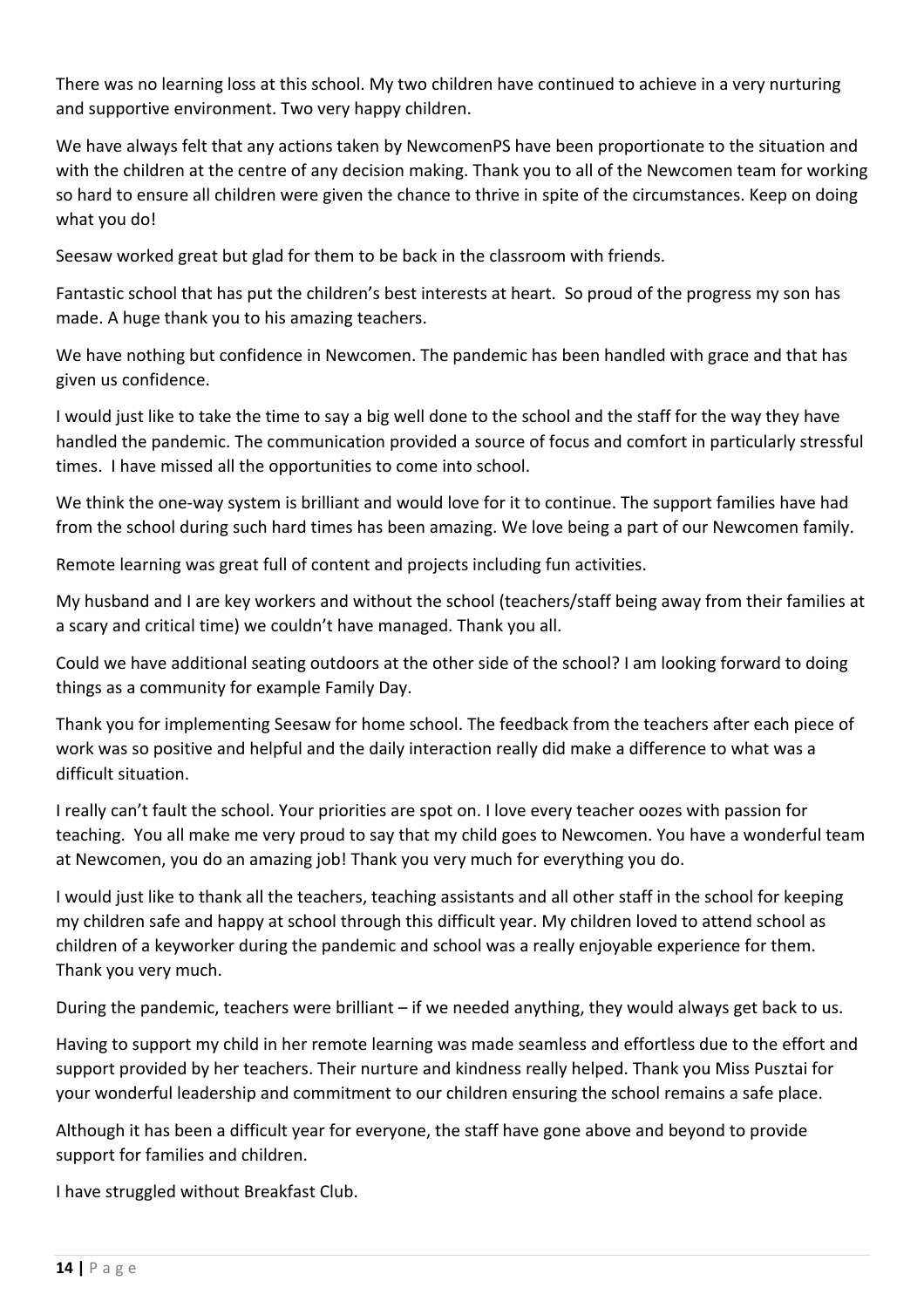We respect you all for working tirelessly throughout the pandemic, especially when the children returned and you made the school a happy but safe environment.

We really appreciate the after school initiatives of extra classes i.e. maths 3-4pm. We believe the extra classes has promoted confidence and assurance for our child so please continue these.

The most pleasing part throughout this most challenging time, has been that the children's welfare has been at the fore of all decisions. The care, support and dedication to every child should not go without comment, and we feel lucky that our children attend the school, and enjoy being part of the Newcomen family.

It's coming home! Let's make our Family Day extra special next year! We've missed it.

My daughter loves her school! I really appreciate the chance for her to go to school during the pandemic; working during these times has been hard but we did it! I can't wait for another Family Day and seeing the children perform, it is a real fitting celebration!

My child has thrived in every year and he loves going to school which is a brilliant feeling.

The support we have received as a family from the school was unfaltering both throughout the pandemic and home schooling. It has been a very hard year but Newcomen has made it more bearable in making sure that our children are not falling behind, they are in fact all ahead of where we all expected.

I have been very impressed with how the school have coped with the ongoing problems that covid has caused. I have felt that my child's health and well-being has always been very important to the school. I agree with all the outcomes through risk assessed situations. I am very thankful to all the staff at Newcomen.

I love that my son loves school and wants to be there every day. We had great support during lockdown. Thank you.

The way the school has handled the pandemic has been very well managed. Thank you for all your support in helping us through this challenging time.

Just wanted to thank everyone at school for all their hard work and even with all the restrictions ensuring my children felt happy and safe at school. Thank you.

I feel my son has made excellent progress under extremely difficult circumstances. I appreciate all the hard work his class teachers put in and found the Seesaw app appropriate and effective under the circumstances.

I am so happy my child gets to attend Newcomen. It is a brilliant school and he is doing so well. Newcomen is so accommodating if we ever have any problems.

The support we received as a family from the school was amazing. It has been a difficult year but we felt no pressure from the school in getting work done, we were supported through some hard times. The school has made sure that the families and children continue to stay happy. Mental health is very important to them.

Just to say thank you for all your hard work over the past 18 months. Coming to school has helped my child more than you know. Thank you for going above and beyond and for showing genuine care for the children throughout the pandemic. You are all superstars.

Newcomen is a fantastic school with amazing staff, led by a fantastic head teacher. Thank you Team Newcomen. Xx